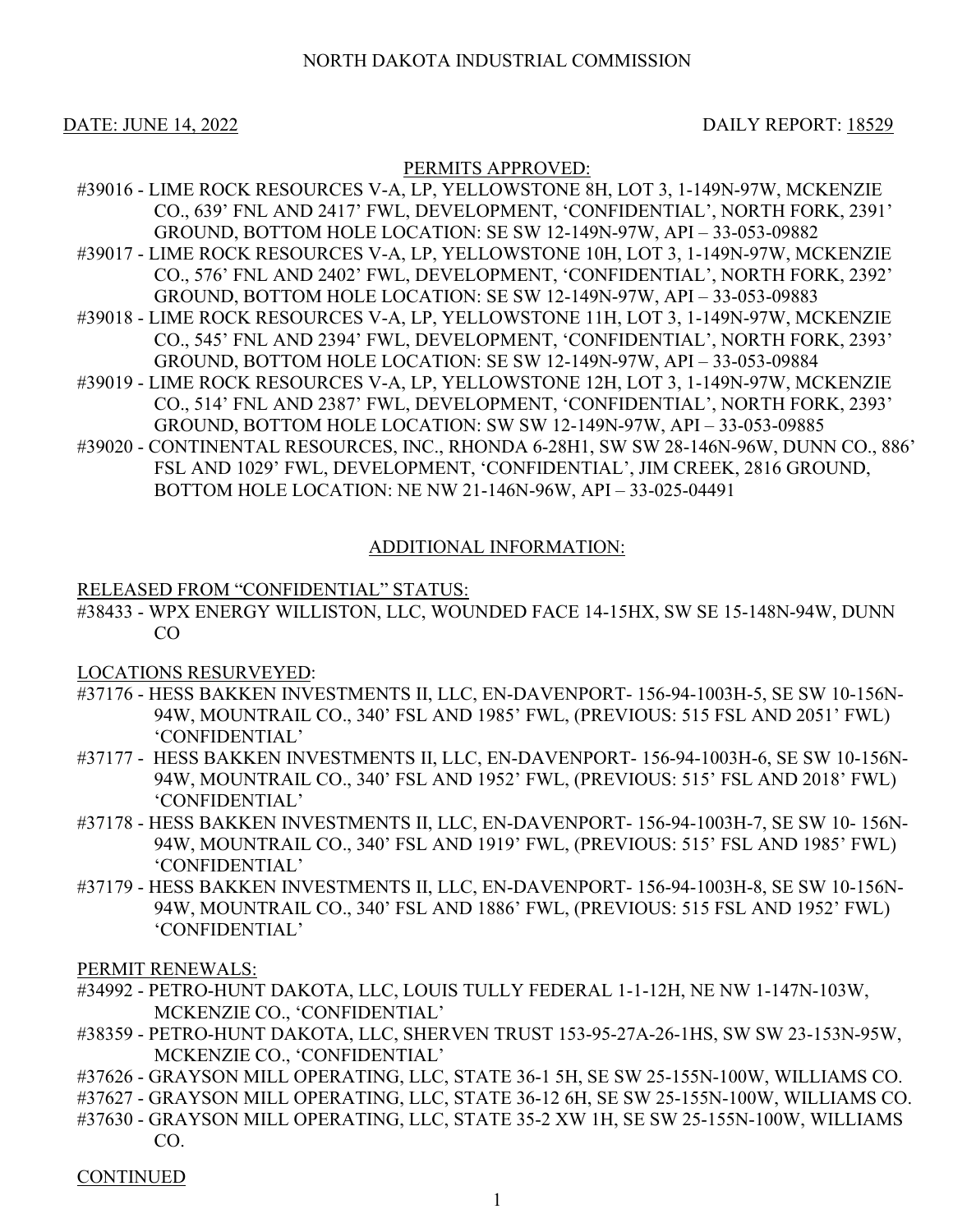- #37640 SLAWSON EXPLORATION COMPANY, INC., GENESIS 1 SLH, SW SW 13-152N-92W, MOUNTRAIL CO., 'CONFIDENTIAL'
- #37641 SLAWSON EXPLORATION COMPANY, INC., GENEKAT FEDERAL 4-13-12TFH, SW SW 13- 152N-92W, MOUNTRAIL CO., 'CONFIDENTIAL'
- #37642 SLAWSON EXPLORATION COMPANY, INC., GENEKAT FEDERAL 5-13-12TFH, SE SW 13- 152N-92W, MOUNTRAIL CO., 'CONFIDENTIAL'

PERMIT CANCELLATIONS:

- #22084 CONTINENTAL RESOURCES, INC., TANAGER 17-20-163-95H, SW SE 8-163N-95W, DIVIDE CO.
- #22085 CONTINENTAL RESOURCES, INC., NUTHATCH 8-5-163-95H, SW SE 8-163N-95W, DIVIDE CO.
- #24465 CONTINENTAL RESOURCES, INC., STEWART 160-100-28-33-3B-1H, NE NW 28-160N-100W, DIVIDE CO.
- #30465 CONTINENTAL RESOURCES, INC., ENTZEL 2-26H, SE SE 26-144N-97W, DUNN CO.
- #30464 CONTINENTAL RESOURCES, INC., ENTZEL 3-26H, SE SE 26-144N-97W, DUNN CO.
- #35370 ENERPLUS RESOURCES USA CORPORATION, POTOROO 152-94-23DH, SE SW 23-152N-94W, MCKENZIE CO.

PRODUCER NOW ABANDONED:

- #11848 COBRA OIL & GAS CORPORATION, PIERRE CREEK 33-31, NWSE 31-147N-102W, MCKENZIE Co.
- #04257 COBRA OIL & GAS CORPORATION, NGMU 3, SESE 19-160N-84W, RENVILLE CO..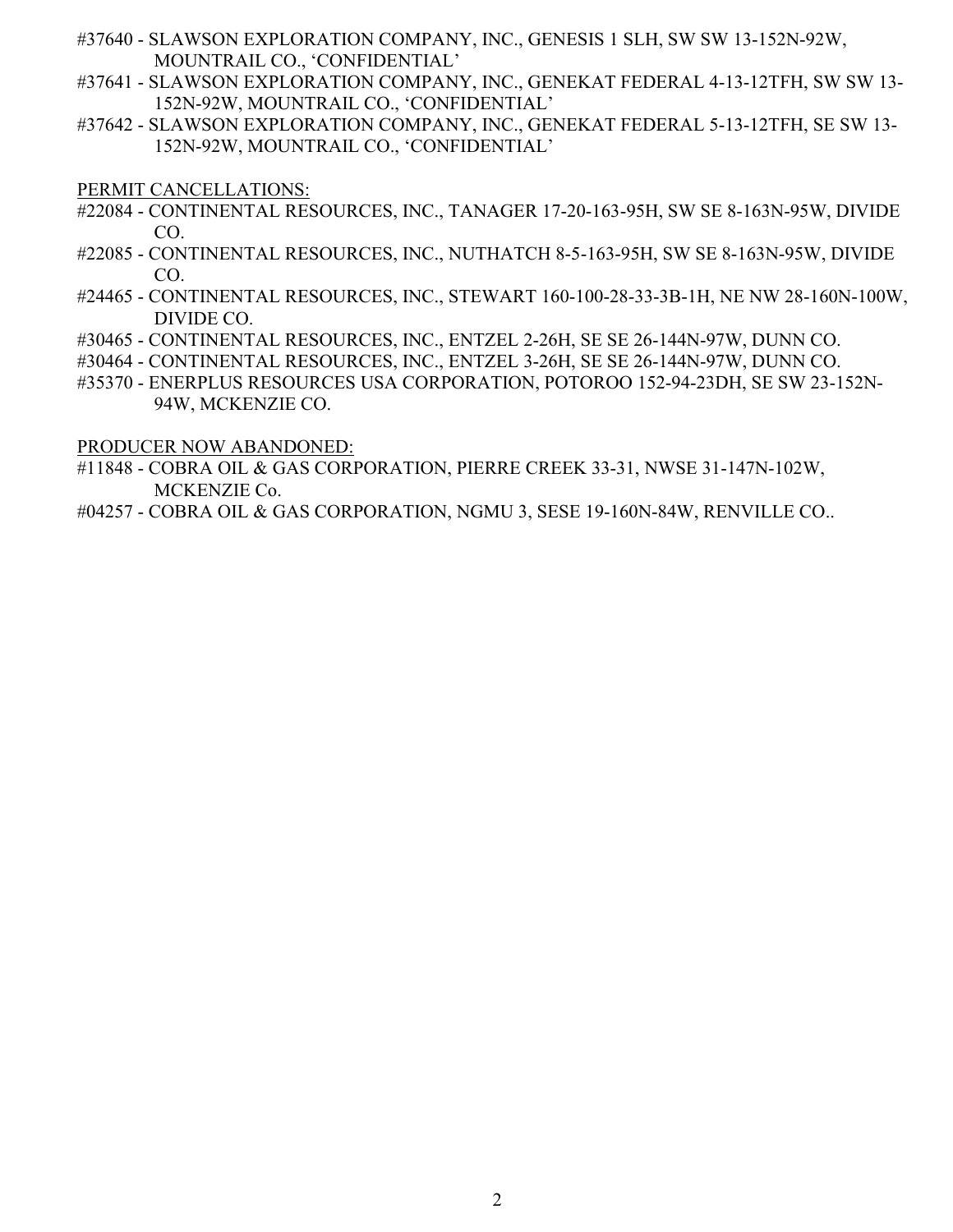\*Well data published at dmr.nd.gov/oilgas is now updating however Active Drilling Rigs, and rig viewing on the GIS Map Server are still impacted.

# When an estimated date of repair is available, we will update this service notice.

**If you have questions emai[l oilandgasinfo@nd.gov](mailto:oilandgasinfo@nd.gov)**

6/14/2022 – 39 ACTIVE RIGS

#### **COLUMN DEFINITIONS:**

**RIG ID** – Refers to the name of the rig.

**Well Operator** – Refers to the operator of the well where rig is located.

**Well name & Number** – Well name and number of well where rig is located.

**Current Location –** Quarter Quarter – Section – Township - Range

**County**

**File Number –** NDIC File Number of well where rig is located.

**API –** API Number of well where rig is located.

**Start Date** – The date when the **rig** started its most recent activity at the well location. This is not the spud date. Watch this video for how [to find the spud date of a well\\*](https://youtu.be/JjWwzuuMVpM). **Next Location -** Anticipated Next rig location. These are obtained from rig crews and are subject to changes determined by the operator. (MIRU – Moving in, rigging up)

|                                     |                                                                |                                 | <b>CURRENT</b>        |                 | <b>FILE</b> |            | <b>START</b> | <b>NEXT</b>                                             |
|-------------------------------------|----------------------------------------------------------------|---------------------------------|-----------------------|-----------------|-------------|------------|--------------|---------------------------------------------------------|
| <b>RIG ID</b>                       | <b>WELL OPERATOR</b>                                           | <b>WELL NAME &amp; NUMBER</b>   | <b>LOCATION</b>       | <b>COUNTY</b>   | NO.         | <b>API</b> | <b>DATE</b>  | <b>LOCATION</b>                                         |
|                                     |                                                                |                                 |                       |                 |             |            |              | <b>BATCH</b><br><b>DRILLING ON</b><br><b>SETTERLUND</b> |
| H & P 515                           | PETRO-HUNT, L.L.C.                                             | SETTERLUND 159-94-34C-27-<br>2H | SE SW 34 159N 94W     | <b>BURKE</b>    | 38859       | 3301301918 | 06/11/2022   | <b>MULTI-WELL</b><br>PAD.                               |
| STONEHAM 17                         | KODA RESOURCES OPERATING,<br>LLC                               | STOUT 2931-3BH                  | NW NW 29 160N<br>102W | <b>DIVIDE</b>   | 38889       | 3302301460 | 06/06/2022   |                                                         |
| PATTERSON<br>276                    | RIMROCK OIL & GAS WILLISTON LLC                                | MOCCASIN CREEK 14-11 6H         | SE SW 11 147N 93W     | <b>DUNN</b>     | 38184       | 3302504197 | 05/26/2022   |                                                         |
| <b>TRUE DRILLING</b><br>39          | <b>ENERPLUS RESOURCES USA</b><br><b>CORPORATION</b>            | ACE 149-92-31D-30H              | SW SE 31 149N 92W     | <b>DUNN</b>     | 38343       | 3302504263 | 06/02/2022   |                                                         |
| H & P 454                           | CONTINENTAL RESOURCES, INC.                                    | <b>FULLER FEDERAL 2-2HSL1</b>   | LOT 4 02 146N 97W     | <b>DUNN</b>     | 38368       | 3302504278 | 05/20/2022   |                                                         |
| NABORS B18                          | WPX ENERGY WILLISTON, LLC                                      | WOUNDED FACE 14-15HW            | SW SE 15 148N 94W     | <b>DUNN</b>     | 38435       | 3302504299 | 05/26/2022   |                                                         |
| H & P 456                           | CONTINENTAL RESOURCES. INC.                                    | MEDICINE HOLE 11-27H1           | SW SE 27 146N 96W     | <b>DUNN</b>     | 38789       | 3302504423 | <b>MIRU</b>  |                                                         |
| H & P INTERNL<br>DRLNG H & P<br>429 | <b>MARATHON OIL COMPANY</b>                                    | BEESAW 44-9TFH                  | SE SE 09 146N 93W     | <b>DUNN</b>     | 38791       | 3302504425 | 06/04/2022   |                                                         |
| <b>CYCLONE 38</b>                   | CONTINENTAL RESOURCES, INC.                                    | <b>BONNEVILLE 7-26HSL</b>       | SE SE 27 146N 96W     | <b>DUNN</b>     | 38819       | 3302504437 | 06/11/2022   |                                                         |
| TRUE 40                             | <b>ENERPLUS RESOURCES USA</b><br><b>CORPORATION</b>            | SEAM 149-93-05A-08H             | LOT 1 05 149N 93W     | <b>DUNN</b>     | 38847       | 3302504454 | 06/06/2022   |                                                         |
| TRUE 37                             | SINCLAIR OIL & GAS COMPANY                                     | <b>HOVDEN FEDERAL 3-20H</b>     | NE NE 29 146N 97W     | <b>DUNN</b>     | 38863       | 3302504458 | <b>MIRU</b>  |                                                         |
| <b>T&amp;S DRILLING 1</b>           | ENERPLUS RESOURCES USA<br><b>CORPORATION</b>                   | MC-KUDRNA 144-95-10-3-4H        | SW SE 10 144N 95W     | <b>DUNN</b>     | 38905       | 3302504470 | 06/09/2022   |                                                         |
| NABORS B6                           | <b>BURLINGTON RESOURCES OIL &amp;</b><br><b>GAS COMPANY LP</b> | <b>CURTIS 44-9 MBH</b>          | SE SE 09 149N 96W     | <b>MCKENZIE</b> | 30924       | 3305306813 | 05/14/2022   |                                                         |